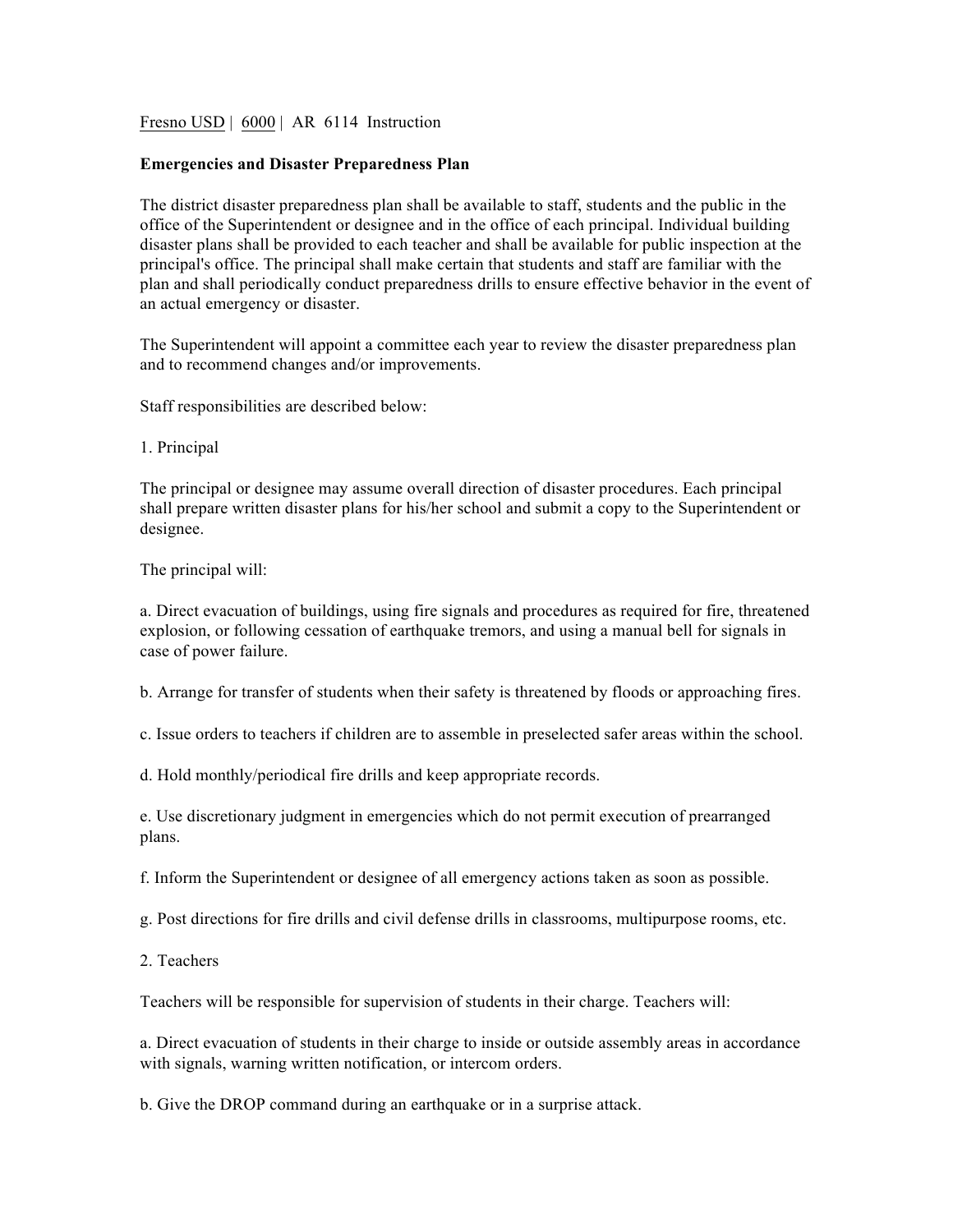c. Take roll when the class is relocated in an outside or inside assembly area or at another location.

d. Report missing students to the principal or designee.

e. Send students in need of first aid to the school nurse or person trained in first aid.

Science teacher, or teacher designated, will supervise the use of radiological equipment and direct protective measures as appro-priate, against radiological fallout.

3. Custodian

Custodians will:

a. Survey and report damage to the principal.

b. Control main shutoff valves for gas, water and electricity and ascertain that no hazard results from broken gas, water mains or fallen electrical lines.

- c. Disburse supplies and equipment as needed.
- d. Conserve usable water supplies.
- 4. The school secretary will:
- a. Report a fire or disaster to the appropriate authorities.
- b. Assist the principal as needed.
- c. Provide for the safety of essential school records and documents.

5. The secretarial staff will control telephones, monitor radio emergency broadcasts, assist the school nurse as needed, and act as messengers and carriers when directed.

- 6. The school nurse will:
- a. Administer first aid.
- b. Supervise the administration of first aid.
- c. Organize first aid and medical supplies.

7. Cafeteria Manager will direct the use and preparation of cafeteria stock and water supply whenever the feeding of students becomes necessary during a disaster.

- 8. Bus drivers will:
- a. Supervise students if disaster occurs while they are in bus.